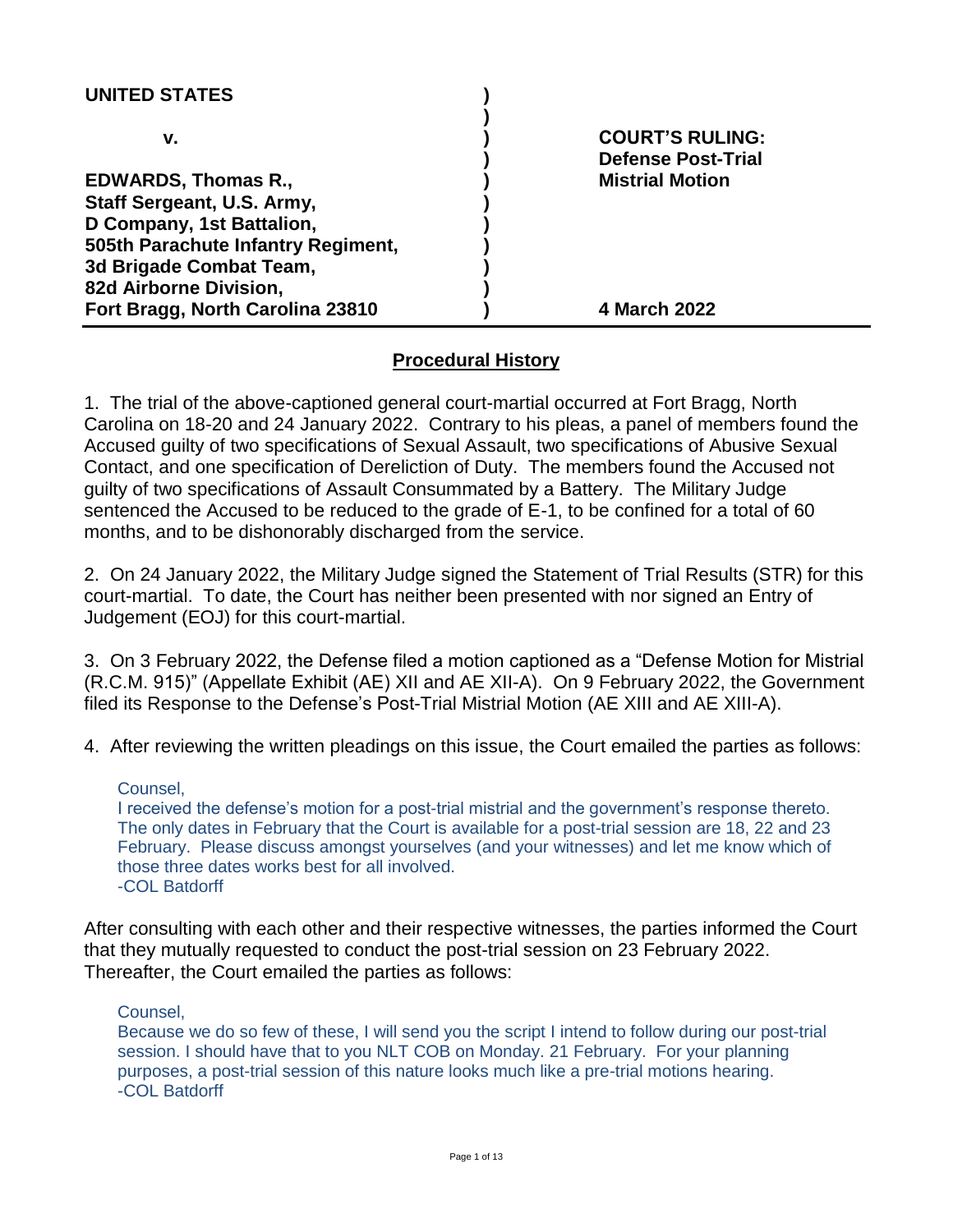On 21 February 2022, the Court emailed to the parties a draft of the script to be used at the post-trial session.

5. On 23 February 2022, the Court held the post-trial session for consideration of the mistrial motion. After considering the evidence, testimony, and arguments of counsel, the Defense's request for a post-trial mistrial is GRANTED. In support of this ruling, the Court finds by a preponderance of the evidence as follows.

# **Findings of Fact**

### *Preferral through Empanelment*

6. On 26 May 2021, Lieutenant Colonel (LTC) MM preferred court-martial charges against the Accused. The alleged offenses included two Specifications of Sexual Assault, two Specifications of Abusive Sexual Contact, two Specifications of Assault Consummated by a Battery, and one specification of Dereliction of Duty. On 21 July 2021, the General Court-Martial Convening Authority, Major General (MG) CD, referred those same alleged offenses to a general court-martial convened by Court-Martial Convening Order (CMCO) Number 11 (Second Corrected Copy), Headquarters, 82d Airborne Division, dated 15 September 2020. Subsequently, CMCO Number 6 (Second Corrected Copy) dated 11 August 2021 superseded CMCO Number 11. Subsequently, both CMCO Number 4 dated 13 January 2022 and CMCO Number 5 dated 15 January 2022 amended CMCO Number 6 (Second Corrected Copy). As a result of these CMCOs, MG CD detailed 14 members to the initial venire of members for this court-martial. LTC JK was one of those 14 members.

7. During group voir dire, defense counsel asked, "Does anyone personally know [Major] General [CD]?" LTC JK answered in the negative. During group voir dire, the defense counsel also asked, "Is anyone rated by [Major] General [CD]?" LTC answered in the affirmative. During individual voir dire, LTC JK explained that MG CD served as his Senior Rater. Trial counsel asked LTC JK if he ever discussed military justice matters with MG CD. LTC JK answered, "No." Trial counsel also asked LTC JK if MG CD ever expressed or shared his opinions on military justice issues. LTC JK answered, "No." Trial counsel also asked LTC JK if he thought MG CD wanted him to vote a specific way during deliberations. LTC JK answered, "No." Along a similar line of questioning during individual voir dire, the defense counsel asked LTC JK, "Knowing that [Major] General [CD] referred this case to court-martial, and knowing that he picked you to serve on this panel, does that create any perception in your mind of how you think he may want you to vote?" LTC JK answered, "No."

8. After initial instructions, voir dire, and challenges, the panel membership consisted of nine members, including LTC JK. To get to the required eight members for empanelment, the Court Reporter used the random number generator program on the Army Judge Advocate General's Corps' website to randomly assign numbers to the nine remaining members (AE VI). Based on the results of the number assignment process and the excusal of the member with the highest number, the membership of the panel was reduced to the required eight members, including LTC JK. The final seating chart is AE VII. Therefore, along with the seven other remaining members, the Court empaneled LTC JK as a member to this court-martial.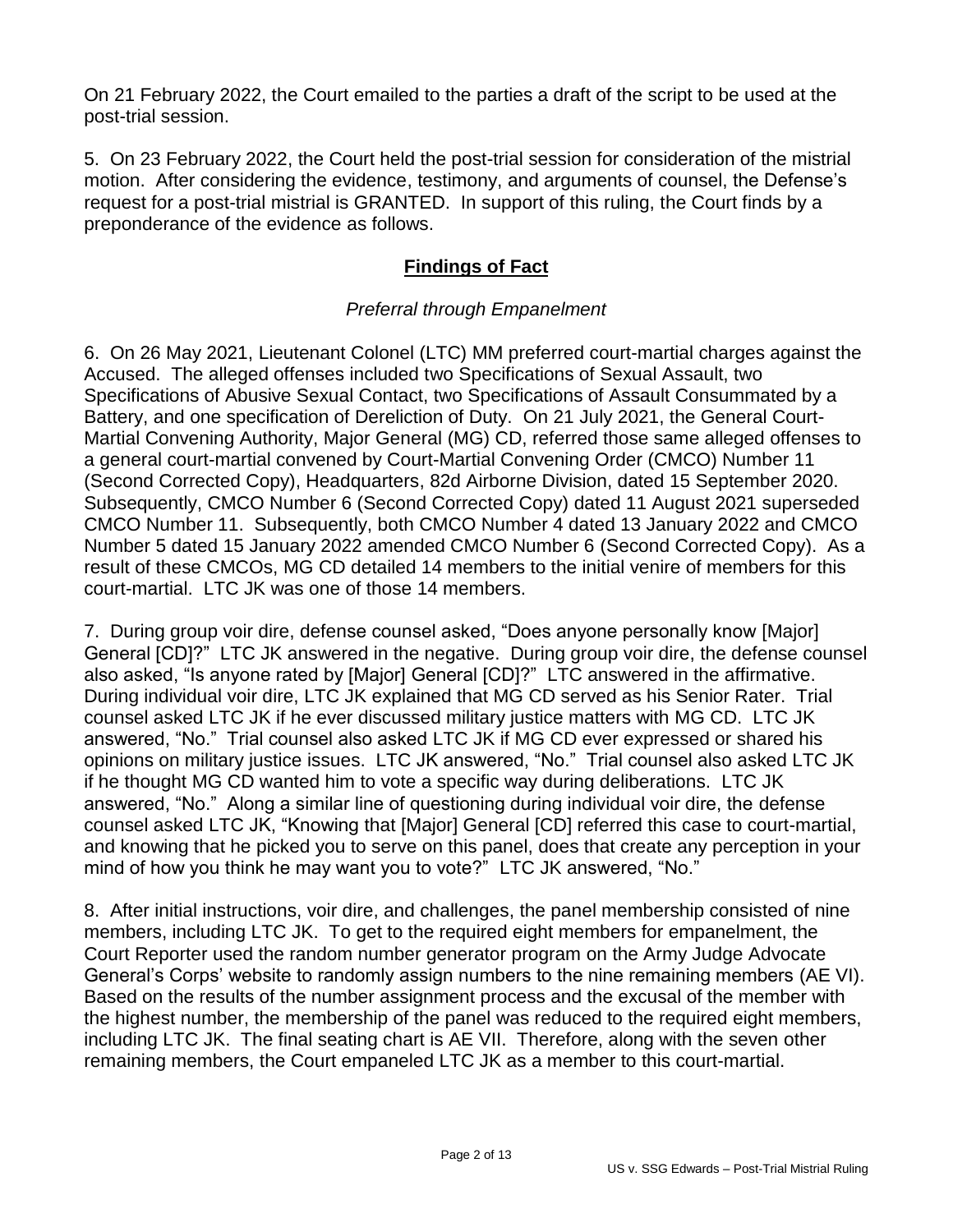#### *Trial*

9. Again, the panel found the Accused guilty of two specifications of Sexual Assault, two specifications of Abusive Sexual Contact, and one specification of Dereliction of Duty. The members found the Accused not guilty of two specifications of Assault Consummated by a Battery. The Military Judge sentenced the Accused to be reduced to the grade of E-1, to be confined for a total of 60 months, and to be dishonorably discharged from the service. On 24 January 2022, the Military Judge signed the STR for this court-martial.

#### *Post-Trial*

10. On or about 27 January 2022, while serving in his role as a Battalion Commander, LTC JK met with one of his Soldiers, Sergeant (SGT) ZW, in his office. SGT ZW requested this meeting under LTCs JK's "open door policy." SGT ZW's Battery Commander, Captain (CPT) JS, and Battery First Sergeant (1SG), 1SG JPK, were also present during this open door meeting in LTC JK's office.

11. Shortly after SGT ZW reported to LTC JK's office for this meeting, LTC JK critically commented on SGT ZW's weight and haircut.<sup>1</sup> Specifically, a comment was made to the effect of, "Are we chaptering this fat paratrooper?" This was the tone for most, if not all, of the open door meeting.

12. The primary purpose of this open door meeting was for SGT ZW to plead his case to be relieved of his financial support obligations imposed by Army Regulation (AR) 608-99. To be relieved of the requirement to provide the minimum financial support to one's Spouse as outlined in AR 608-99, a Soldier's Battalion Commander must review and grant that relief. During his open door meeting with LTC JK, SGT ZW attempted to convince LTC JK to approve his request to be relieved from the requirement to provide spousal support in accordance with AR 608-99. LTC JK asked SGT ZW, "what outcome do you want from this?" or words to that effect. SGT ZW responded, "To stop making spousal support payments," or words to that effect. LTC JK denied SGT ZW's request. Specifically, LTC JK said, "That's not going to happen," but LTC JK left open the possibility of re-considering his decision after SGT ZW provided 18 months of financial support in accordance with AR 608-99.

13. At the time of the meeting, SGT ZW faced preferred, but not yet referred, court-martial charges. An Article 32 preliminary hearing was pending. Like the Accused in the abovecaptioned court-martial, the charges against SGT ZW include allegations of Assault and Sexual Assault. At the time of the post-trial session, the charges against SGT ZW had not been referred to any level of court-martial.

14. The open door meeting lasted between an hour-and-a-half and two-hours. During the meeting, LTC JK told SGT ZW words to the following effect:

a. "You are dumb" *or* "You are illogical." 2

 $\overline{a}$ 

<sup>2</sup> CPT JS and SGT ZW testified that LTC JK told SGT ZW that SGT ZW was "dumb." When the Court asked 1SG JPK if LTC JK told SGT ZW that he was "dumb," 1SG JPK paused, appeared to be deeply thinking about the question, and answered that he believed LTC JK called SGT ZW "illogical." The Merriam Webster online thesaurus lists "illogical" as a "word related to dumb" (https://www.merriam-webster.com/thesaurus/dumb).

<sup>1</sup> Using its common sense and own experience, the Court notes that SGT ZW did, in fact, appear to be rather heavy when he testified at the post-trial session.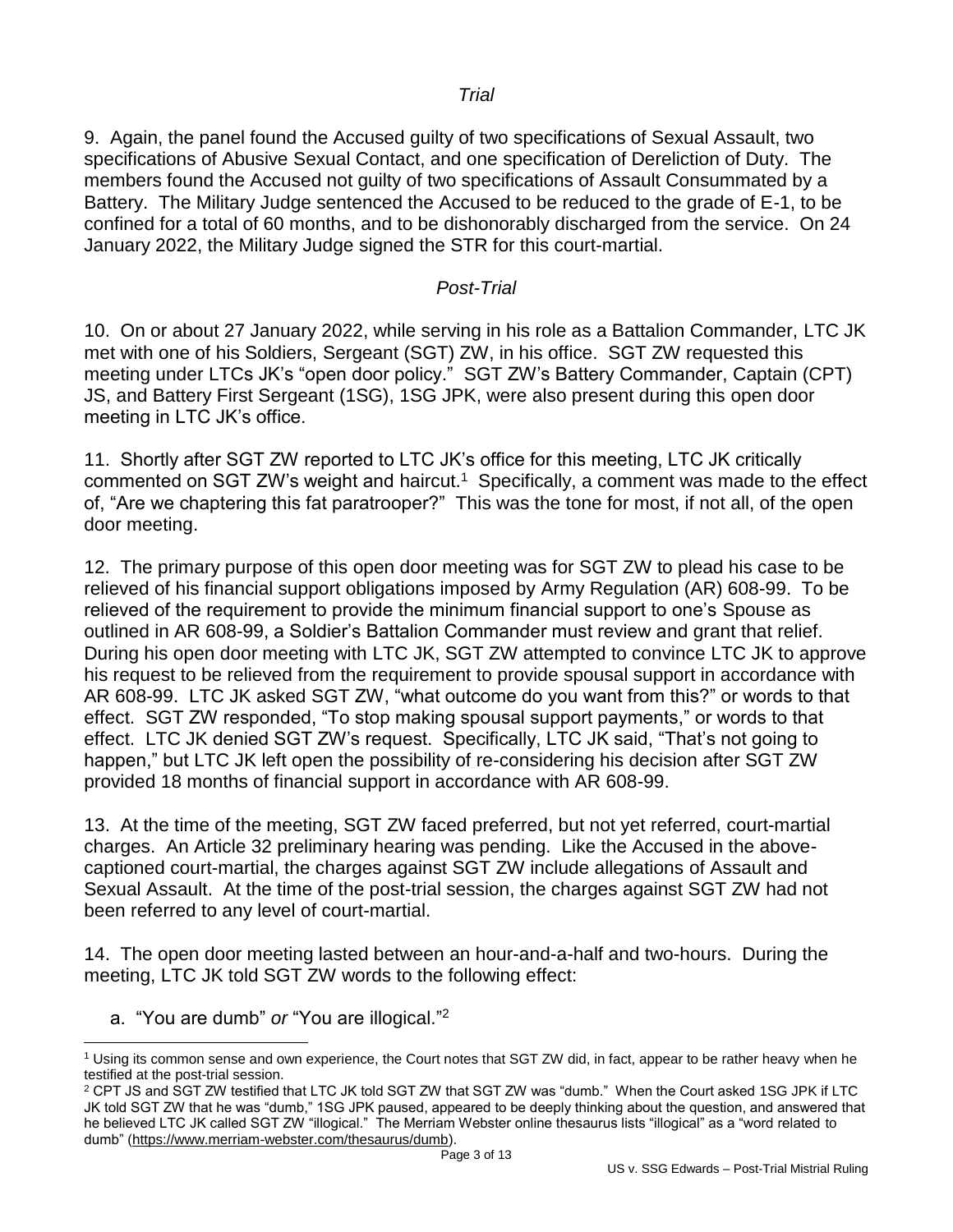b. "I'm truly scared for you."

c. "You don't know how much trouble you are in."

 d. "Do you understand the punishment you are facing? I don't think you do. I've sat on six court-martial panels."

15. According to LTC JK, CPT JS, and 1SG JPK, they became concerned during the meeting that SGT ZW was very confused and ill-informed about the legal process as it relates to his own pending court-martial. Allegedly in an effort to counsel SGT ZW about the court-martial process, LTC JK mentioned the Division Commander's role in the process. What exactly LTC JK said about the Division Commander's role in the court-martial process varies depending on the witness.

 a. According to SGT ZW, LTC JK stated the following: "Do you understand how the Division Commander picks panel members? He picks them based on effectiveness. He chooses us because we'll get the job done. Like I said. I've sat on six panels, and I've put five people in prison," or words to that effect.

 b. According to 1SG JPK, LTC JK mentioned the Division Commander during the meeting. He added that LTC JK informed SGT ZW that the Division Commander selected the panel members who serve on courts-martial.

 c. According to CPT JS, LTC JK mentioned the Division Commander during the meeting. He added that LTC JK informed SGT ZW that the Division Commander selected the panel members who serve on courts-martial, but he denied that LTC JK mentioned how or why the Division Commander selects persons to serve as court-martial panel members.

 d. According to LTC JK, he never mentioned the Division Commander at all during this meeting.

16. During their conversation regarding the court-martial process, LTC JK also mentioned, by name, one of his Brigade's legal representatives, CPT HB. What LTC JK said about CPT HB during the meeting also varies depending on the witness.

 a. SGT ZW testified that LTC JK told him: "I don't know who your attorney is, but you stand no chance against CPT [HB] because she's an animal," or words to that effect.

 b. 1SG JPK testified that LTC JK mentioned CPT HB by stating that she is a "good attorney," SGT ZW had a "fight on his hands with CPT HB," and encouraged him to "consult with a good attorney," or words to that effect.

 c. CPT JS testified that LTC JK mentioned CPT HB, but did not provide details about what LTC JK said about CPT HB.

d. LTC JK adamantly denied ever even mentioning CPT HB during the open door meeting.

17. Shortly after the open door meeting, SGT ZW informed his TDS attorney what LTC JK told him during the open door meeting, including details about his prior service on six courts-martial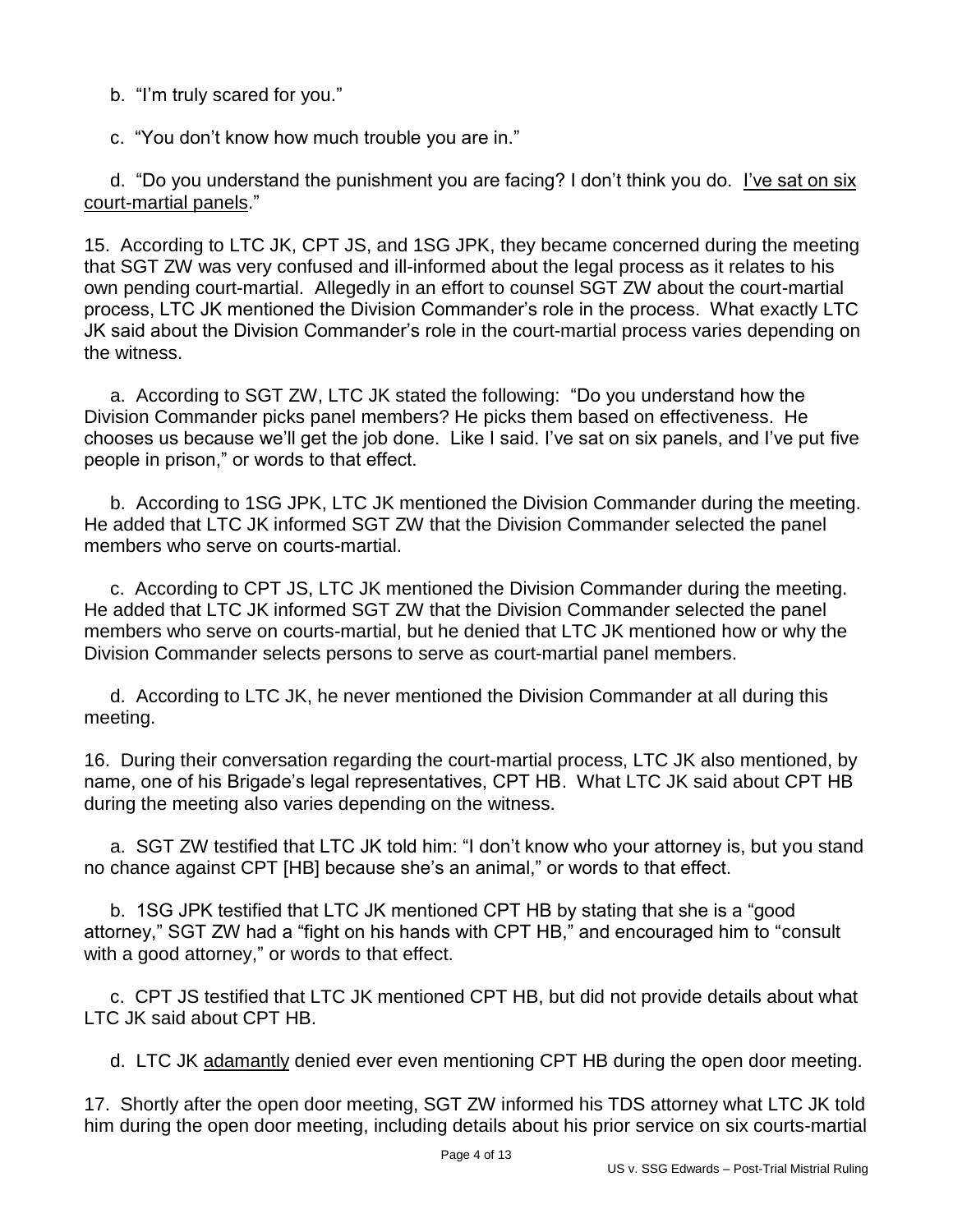and the Division Commander selecting panel members based on their "effectiveness." Subsequently, SGT ZW informed others what LTC JK said during the meeting. SGT ZW's account of what was said during the meeting appears to have remained fairly consistent.

18. On-the-record at the post-trial session, trial counsel conceded as a fact that, during an interview prior to the post-trial session, LTC JK informed a government representative that he never told SGT ZW that he had previously served on six court-martial panels (See transcript of the post-trial session and pages 6-7 of AE XIII). At the post-trial session, SGT ZW, CPT JS, 1SG JPK, and LTC JK agreed that LTC JK did mention his service as a panel member on prior courts-martial during the open door meeting.

19. Including the above-captioned court-martial, LTC JK has served as a court-martial panel member for six courts-martial; three courts-martial at Joint Base Elmendorf-Richardson, Alaska, two at Fort Bragg, North Carolina, and one that "went away" before the trial completed. Four of those courts-martial resulted in convictions, one resulted in a complete acquittal, and the one that "went away."

20. Prior to this open door meeting, SGT ZW did not know that LTC JK had previously sat on any prior courts-martial as a panel member. SGT ZW certainly did not know that LTC JK had previously served on *six* prior courts-martial.

21. Prior to this open door meeting, SGT ZW also did not know that the Division Commander selects the initial venire of members at a court-martial.

22. Three senior noncommissioned officers (NCOs) testified during the post-trial session; Sergeant First Class (SFC) KE, SFC BK, and SFC KG. All three of these NCOs served as bailiffs during the trial of the above-captioned court-martial. They all credibly testified that if a panel member made comments similar to those allegedly made by LTC JK during the open door meeting on 27 January 2022, then they would not perceive the trial as having been "fair." SFC BK analogized the situation to "playing cards when the dealer stacks the deck."

## **Law**

# *Significance of a Fair and Impartial Panel*

23. The significance of the right to a fair and impartial jury (in the civilian justice system) and a fair and impartial panel (in the military justice system) cannot be overstated. It is one of the fundamental rights for which our country's founders risked their reputations, fortunes, and lives. It is also one of the fundamental rights for which countless veterans have sworn an oath to defend, and for which many made the ultimate sacrifice.

24. Supreme Court Justices have consistently emphasized the importance of a fair and impartial jury to our system's overall ability to accomplish its significant goals.

The right to a trial by an impartial [panel] lies at the very heart of due process. Our common-law heritage, our Constitution, and our experience in applying that Constitution have committed us irrevocably to the position that the criminal trial has one well-defined purpose – to provide a fair and reliable determination of guilt. That purpose simply cannot be achieved if the [panel's] deliberations are tainted by bias or prejudice. Fairness and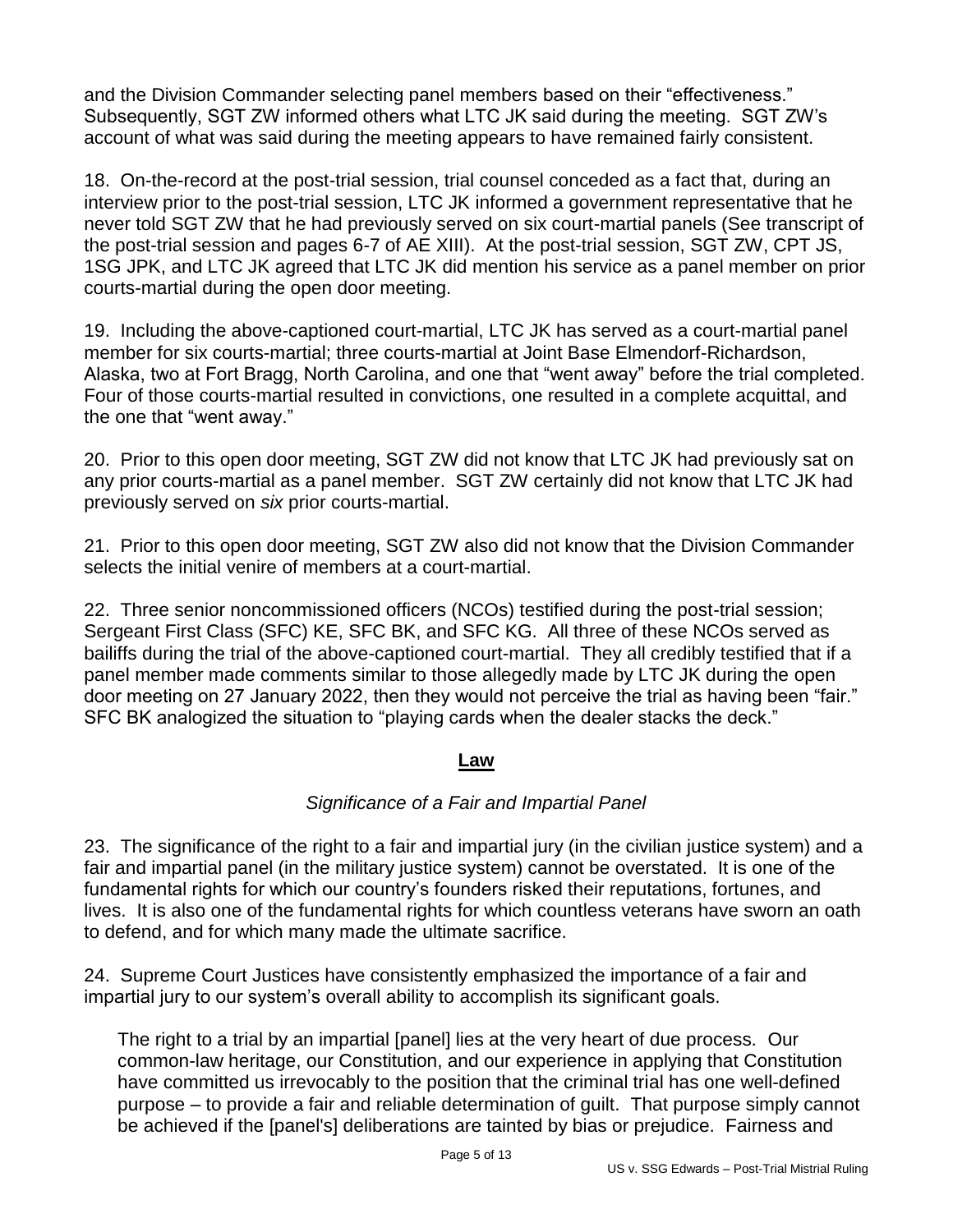reliability are assured only if the verdict is based on calm, reasoned evaluation of the evidence presented at trial.

United States v. Commisso, 76 M.J. 315 (C.A.A.F. 2017) (quoting Smith v. Phillips, 455 U.S. 209, 224-25, 102 S. Ct. 940, 71 L. Ed. 2d 78 (1982) (Marshall, J., with whom Brennan, J., and Stevens, J., joined, dissenting) (internal quotation marks omitted) (citations omitted)).

# *Fair and Impartial Panel Members; Actual and Perceived Fairness and Impartiality*

25. "As a matter of due process, an accused has a constitutional right, as well as a regulatory right, to a fair and impartial panel." United States v. Wiesen, 56 M.J. 172, 174 (C.A.A.F. 2001) (citing United States v. Mack, 41 M.J. 51, 54 (C.M.A. 1994)). "Indeed, 'impartial court-members are a *sine qua non* for a fair court-martial.'" Id. (quoting United States v. Modesto, 43 M.J. 315, 318 (C.A.A.F. 1995)).

26. R.C.M. 912(f)(1) requires impartiality on the part of panel members and provides for their removal if their impartiality is jeopardized: "A member shall be excused for cause whenever it appears that the member: . . . [s]hould not sit as a member in the interest of having the courtmartial free from substantial doubt as to legality, fairness, and impartiality." RCM 912(f)(1)(N). Such substantial doubt arises when, "*in the eyes of the public*, the challenged member's circumstances do injury to the '*perception [or] appearance of fairness in the military justice system*.'" United States v. Terry, 64 M.J. 295, 302 (C.A.A.F. 2007) (quoting United States v. Moreno, 63 M.J. 129, 134 (C.A.A.F. 2006)); accord United States v. Napolitano, 53 M.J. 162, 167 (C.A.A.F. 2000) ("The general focus is 'on the perception or appearance of fairness of the military justice system.'" (quoting United States v. Schlamer, 52 M.J. 80, 93 (C.A.A.F. 1999))). Commisso, 76 M.J. at 321. In other words, "'[s]ubstantial doubt' exists where the presence of a member on the panel would cause the public to think 'that the accused received something less than a court of fair, impartial members,' injuring the public's perception of the fairness of the military justice system." Id. at 323.

27. Voir dire is a critical tool for ensuring that the accused is tried by an impartial trier of fact – the "touchstone of a fair trial." McDonough Power Equip., Inc. v. Greenwood, 464 U.S. 548, 554, 104 S. Ct. 845, 78 L. Ed. 2d 663 (1984). Voir dire protects an accused's right to an impartial trier of fact "by exposing possible biases, both known and unknown, on the part of potential jurors." Id. "The necessity of truthful answers by prospective jurors if this process is to serve its purpose is obvious." Id. Although these passages refer to the civilian right to an impartial jury under the Sixth Amendment, they hold equally true with regard to servicemember rights under the Fifth Amendment and the Rules for Courts-Martial. See Albaaj, 65 M.J. 167, 168 (C.A.A.F. 2007) ("Where a potential member is not forthcoming . . . the process may well be burdened intolerably." (quoting Mack, 41 M.J. at 54)). "Without honest and candid disclosures during voir dire, an accused is hamstrung in challenging potentially biased members for cause. See Mack, 41 M.J. at 54; see also United States v. Colombo, 869 F2d 149, 151 (2d Cir 1989)." Commisso, 76 M.J. at 321.

## *Mistrial Standard*

28. "A military judge has discretion to 'declare a mistrial when such action is manifestly necessary in the interest of justice because of circumstances arising during the proceedings which cast substantial doubt upon the fairness of the proceedings.'" United States v. Coleman,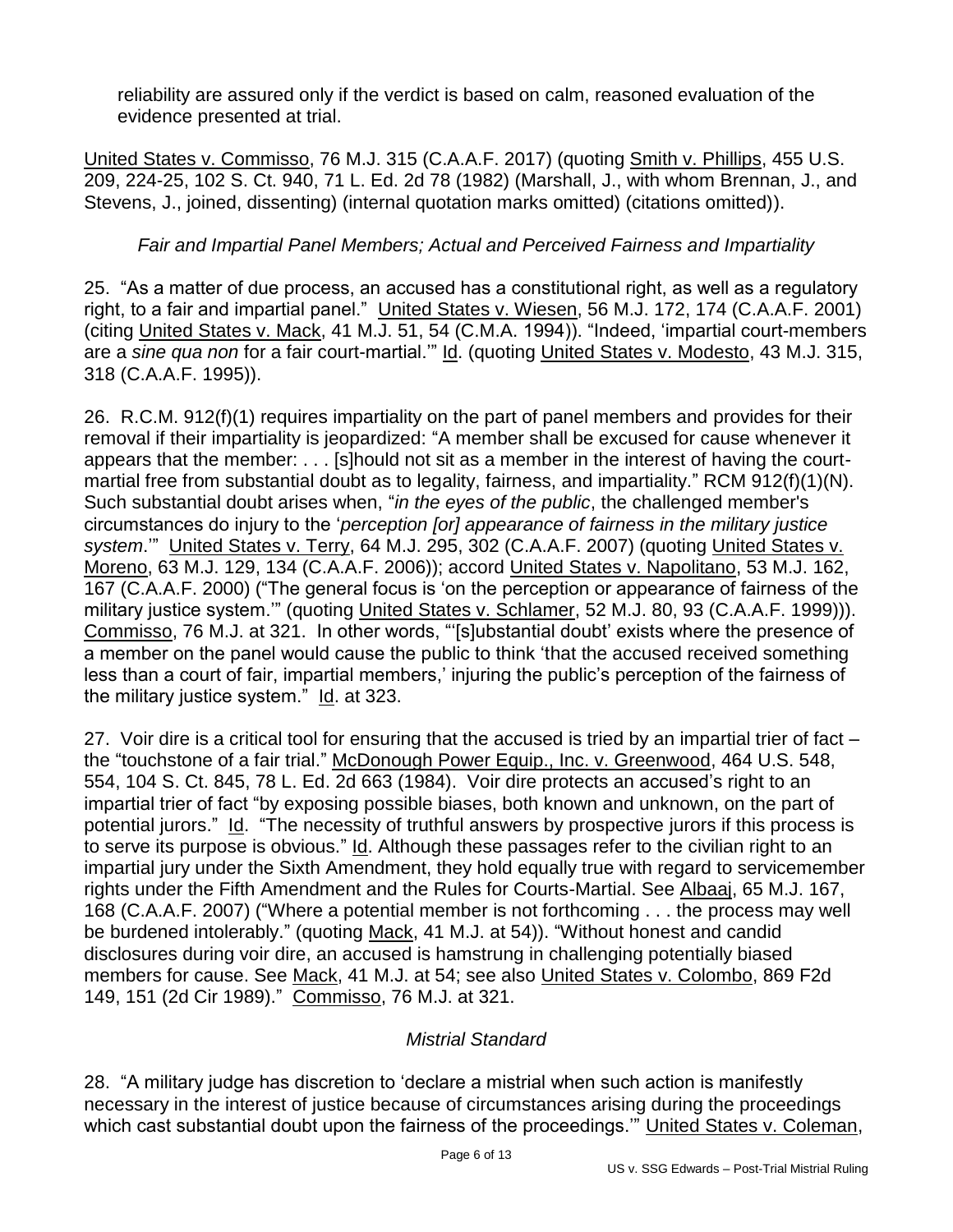72 M.J. 184, 186 (C.A.A.F. 2013) (quoting R.C.M. 915(a)). "Due process does not require a new trial every time a juror has been placed in a potentially compromising situation." Smith, 455 U.S. at 217. Further, "[t]he power to grant a mistrial should be used with great caution, under urgent circumstances, and for plain and obvious reasons." R.C.M. 915(a), Discussion.

29. A military judge abuses his or her discretion when that judge denies a motion for a posttrial mistrial if, had the member answered material questions honestly at voir dire, defense counsel would have had a valid basis to challenge that member for cause. Commisso, 76 M.J. at 322. A question is "material" if it has "some logical connection with the consequential facts" of the case, or is "[o]f such a nature that knowledge of the item would affect a person's decision-making." Albaaj, 65 M.J. at 170. Plus, a member must demonstrate "complete candor" when answering voir dire questions. Commisso, 76 M.J. at 322. The test for member honesty, dishonesty, and candor is not whether the panel member was willfully malicious or intended to deceive – it is whether the member gave objectively correct answers.  $\underline{Id}$ .

## **Analysis and Conclusions**

*Did a member exhibit complete candor when responding to voir dire questions?*

30. On this first question, the Court must determine whether the defense met its burden of establishing by a preponderance of the evidence that LTC JK did not exhibit complete candor during voir dire. For the following non-exhaustive reasons, the Court finds that the defense met this burden.<sup>3</sup>

31. When determining that the defense met this burden, the Court reminded itself of many of the evidentiary and other instructions that it gives to a panel regarding evidence and testimony. Those instructions included, but were not limited to, the following:

 a. Direct and Circumstantial Evidence: "Evidence may be direct or circumstantial. 'Direct evidence' is evidence which tends directly to prove or disprove a fact in issue. If a fact in issue was whether it rained during the evening, testimony by a witness that he/she saw it rain would be direct evidence that it rained. On the other hand, 'circumstantial evidence' is evidence that tends to prove some other fact from which, either alone or together with some other facts or circumstances, you may reasonably infer the existence or nonexistence of a fact in issue. If there was evidence the street was wet in the morning, that would be circumstantial evidence from which you might reasonably infer it rained during the night. There is no general rule for determining or comparing the weight to be given to direct or circumstantial evidence. You should give all the evidence the weight and value you believe it deserves."

 b. Credibility of Witnesses: "You have the duty to determine the believability of the witnesses. In performing this duty you must consider each witness's intelligence, ability to observe and accurately remember, sincerity, and conduct in court, friendships, prejudices, and character for truthfulness. Consider also the extent to which each witness is either supported or contradicted by other evidence; the relationship each witness may have with either side; and

 $\overline{a}$ 

<sup>&</sup>lt;sup>3</sup> Prior to the post-trial session, the Court speculated that the witnesses may acknowledge that LTC JK said the things attributed to him by SGT ZW, but LTC JK did not believe these things. In other words, LTC JK did not actually believe that MG CD selected him based on his "effectiveness" and to "get the job done," but he said these things only to scare SGT ZW and help him understand the significance of his pending court-martial. But, that was not the testimony at the post-trial session. Therefore, to answer the first question, the Court, applying the preponderance of the evidence standard, must study the testimony, examine consistencies and inconsistencies, and make credibility determinations.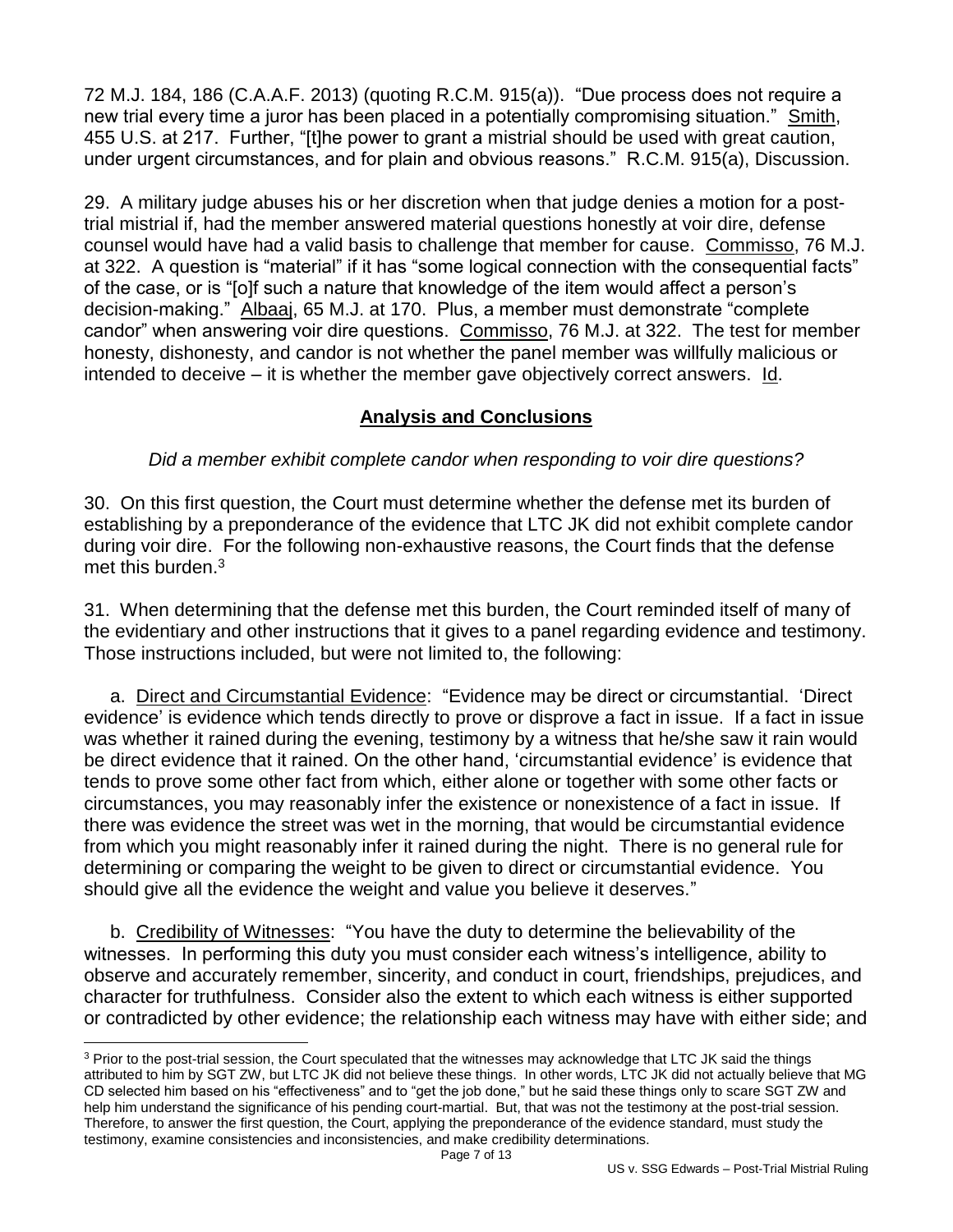how each witness might be affected by the verdict. In weighing a discrepancy or discrepancies by a witness or between witnesses, you should consider whether it resulted from an innocent mistake or a deliberate lie. Taking all these matters into account, you should then consider the probability of each witness's testimony and the inclination of the witness to tell the truth. The believability of each witness's testimony should be your guide in evaluating testimony, not the number of witnesses called. Bear in mind you may properly believe one witness and disbelieve another or several other witnesses whose testimony conflicts with the one. The final determination as to the weight or significance of the evidence and the credibility of the witnesses in this case rests solely upon you."

 c. Same Standards: "I have previously advised you that it is your duty as court members to weigh the evidence and to resolve controverted questions of fact. In so doing, if the evidence is in conflict, you will necessarily be required to give more weight to some evidence than to other evidence. The weight, if any, to be given all of the evidence in this case is solely within your discretion, so it is neither required nor expected that you will give equal weight to all of the evidence. However, it is expected that you will use the same standards in weighing and evaluating all of the evidence and the testimony of each witness and that you will not give more or less weight to the testimony of a particular witness merely because of that witness's status, position, or station in life."

d. Prior Inconsistent Statement: "You have heard evidence that before this trial that a witness made a statement or statements that may be inconsistent with testimony here in court. If you believe that an inconsistent statement was made, you may consider the inconsistency in deciding whether to believe the in-court testimony. You may not consider the earlier statement as evidence of the truth of the matters contained in the prior statement. In other words, you may only use it as one way of evaluating the witness's testimony in court. You cannot use it as proof of anything else. For example, if a witness testifies in court that the traffic light was green, and you heard evidence that the witness made a prior statement that the traffic light was red, you may consider that prior statement in evaluating the truth of the in-court testimony. You may not, however, use the prior statement as proof that the light was red."

32. The Court finds by a preponderance of the evidence that, during the open door meeting, LTC JK informed SGT ZW that he had served as a panel member on multiple courts-martial. Multiple witnesses, including LTC JK, credibly testified during the post-trial session that LTC JK mentioned, during the open door meeting, his prior service as a panel member. During the post-trial session, however, the trial counsel conceded that LTC JK, during an interview prior to the post-trial session, denied that he told SGT ZW that he had previously served as a courtmartial panel member. The Government also included LTC JK's initial denial in the "Argument" section of its written response (AE XIII). The Court considered this prior denial to be a prior inconsistent statement by LTC JK.

33. The Court finds that, during the open door meeting, LTC JK did mention the Division Commander's role in the court-martial process, including the fact that the Division Commander picks the panel members. Although LTC JK denied that he mentioned anything about the Division Commander during the open door meeting, CPT JS, 1SG JPK, and SGT ZW credibly testified that he did. The Court considered this evidence when evaluating the extent to which each witness is either supported or contradicted by other evidence.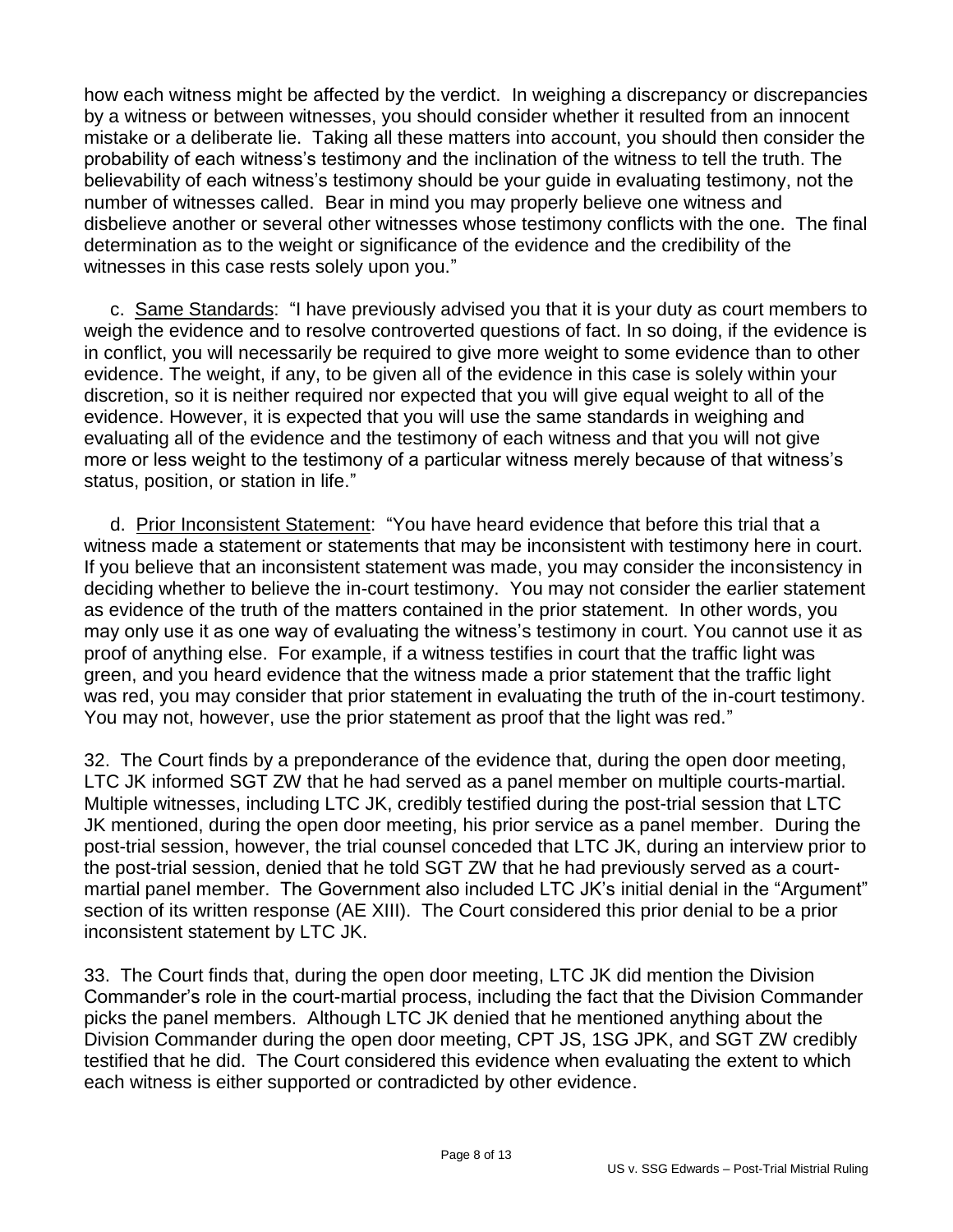34. The Court finds that LTC JK mentioned the Brigade Legal Advisor, CPT HB, during the open door meeting. Although LTC JK adamantly denied this, CPT JS, 1SG JPK, and SGT ZW credibly recounted that LTC JK did mention CPT HB. While there is some confusion regarding exactly what LTC JK said about CPT HB, the Court finds by a preponderance of the evidence that LTC JK stated that she is a "good lawyer" and that SGT ZW should seek good legal representation for himself, or words to this effect. The Court also considered this evidence when evaluating (1) the extent to which each witness is either supported or contradicted by other evidence and (2) each witness's ability to accurately remember.

35. The most troublesome comments allegedly made by LTC JK are undoubtedly the following: "Do you understand how the Division Commander picks panel members? He picks them based on effectiveness. He chooses us because we'll get the job done," or words to this effect. SGT ZW credibly testified that LTC JK said these legally troublesome words. Again, LTC JK testified that he never even mentioned the Division Commander during the open door meeting. In resolving this conflict, the Court finds that the defense met its burden of proving by a preponderance of the evidence that LTC JK did share how and why the Division Commander picks members for court-martial duty. The Court also finds that, after hearing words to this effect from his Battalion Commander, SGT ZW shared them with his TDS attorney. Aware of the potential legal significance of these words, SGT ZW's TDS attorney shared them with the Accused's TDS attorney. The following facts provide circumstantial indicia of reliability that support SGT ZW's version of events.

 a. SGT ZW is a 13B. He is not a paralegal. According to his SRB, he has not completed any formal education beyond high school. There is no evidence that he has any legal training or experience that would "clue him in" to the legal significance of the words he attributed to LTC JK. In other words, the statements are simply too random for an average Soldier to wholly fabricate. Stated yet another way, the Court finds it unlikely that SGT ZW, or most any Soldier, would know and appreciate the significance of these legally troublesome words and, as a result, it is too incredible to believe that he just completely made them up.

b. LTC JK's, CPT JS's, and 1SG JPK's testimony lent credibility to the fact that SGT ZW is not sophisticated enough to "make up" these legally significant statements. Their testimony at the post-trial session consistently described SGT ZW as a Soldier who was largely clueless about courts-martial and the intricacies of the legal process. LTC JK stated that he was concerned by SGT ZW's lack of even a basic understanding of the court-martial process. He added that he was motivated to share his experiences with the court-martial system in part because of his genuine concern for SGT ZW's obvious legal naivety. It is difficult to imagine that SGT ZW is, on one hand, extraordinarily ignorant about the court-martial process and his legal rights and, on the other hand, devilishly intelligent enough to wholly fabricate these very specific and legally troublesome statements.

 c. Why would SGT ZW make up the statements that he attributes to LTC JK? SGT ZW gains little-to-nothing by sharing what was said during the open door meeting. In other words, SGT ZW does not have an obvious motive to fabricate the statements he attributes to LTC JK. The person most likely to "gain" anything from this revelation is the Accused in the present court-martial, not SGT ZW. The Accused and SGT ZW are not in the same Brigade. It did not appear that the Accused and SGT ZW are friends or that they even know each other. LTC JK's denial of SGT ZW's AR 608-99 relief likely frustrated SGT ZW, but the Court finds that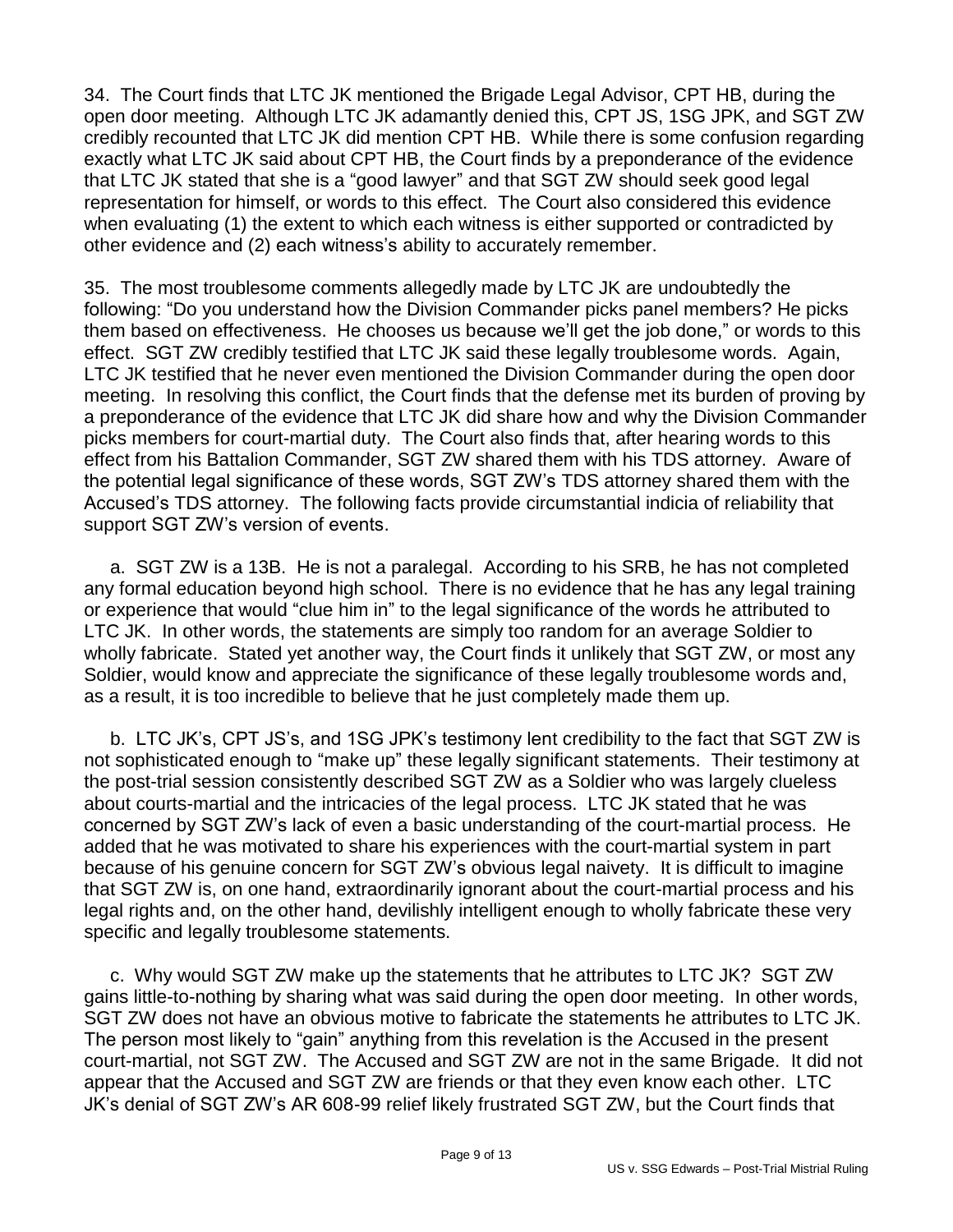this motive to fabricate is too attenuated to connect it to the specific words SGT ZW attributed to LTC JK.

 d. On multiple significant and insignificant matters, the Court finds that CPT JS's and 1SG JPK's testimony was generally more consistent with SGT ZW's testimony than it was with LTC JK's testimony.

 i. For example, while LTC JK denied even mentioning the Division Commander, CPT JS and 1SG JPK agreed that LTC JK did, in fact, mention the Division Commander during the open door meeting. CPT JS and 1SG JPK also agreed that LTC JK mentioned that the Division Commander picked the panel members who serve on courts-martial. The Court acknowledges that 1SG JPK did *not* support SGT ZW's assertion that LTC JK mentioned how or why the Division Commander selects the members. Overall, however, CPT JS's and 1SG JPK's testimony was generally more consistent with SGT ZW's testimony on other important facts.

 ii. As an example of a less significant inconsistency, everyone, except LTC JK, agreed that LTC JK mentioned CPT HB during the open door meeting. In addition to being supported by CPT JS and 1SG JPK, this is another tidbit that is too random for a Soldier to make up. Therefore, the Court finds that LTC JK did mention CPT HB during the open door meeting. The Court recognizes that LTC JK's mentioning of CPT HB is *not* significant to the bigger issues the Court must decide. However, the fact that everyone else convincingly and without hesitation testified that LTC JK did mention CPT HB *is* a fact that the Court considered when evaluating the witnesses' ability to remember and when making credibility determinations.

 e. Everyone's memory is faulty. Fort Bragg is always a very busy place. Battery and Battalion leaders, especially in the 82d Airborne Division, are very busy people. Due to recent world events in Eastern Europe, the operational tempo at Fort Bragg is even busier than normal. The open door meeting on 27 January 2022 lasted for *nearly two hours*. SGT ZW's chain of command should be commended for dedicating so much time to discussing SGT ZW's AR 608-99 issues and pending court-martial with him. That is what leaders are supposed to do. With that said, the Court finds that, given the current optempo and the length of the meeting, it is possible that leaders at that open door meeting may have forgotten some of the details of what was said at that open door meeting.

36. To be clear, the Court is not saying that it found to an "absolute or mathematical certainty" that LTC JK said the things attributed to him by CPT JS, 1SG JPK, and SGT ZW. As all persons' memories are faulty and there is, of course, no recording of the open door meeting, the Court will never know to an "absolute or mathematical certainty" what exactly was said during that open door meeting. The Court is also not saying that it found "beyond a reasonable doubt" that LTC JK said these things. That is also not the standard. If it was, the Court's ruling may be different. The standard to be applied – preponderance of the evidence – is a much lower standard. Again, applying that standard, the Court finds that the defense met its burden of proving that LTC JK said the things attributed to him by SGT ZW.

37. Again, the Court finds that, during voir dire, LTC JK responded to questions, in relevant part, substantially as follows: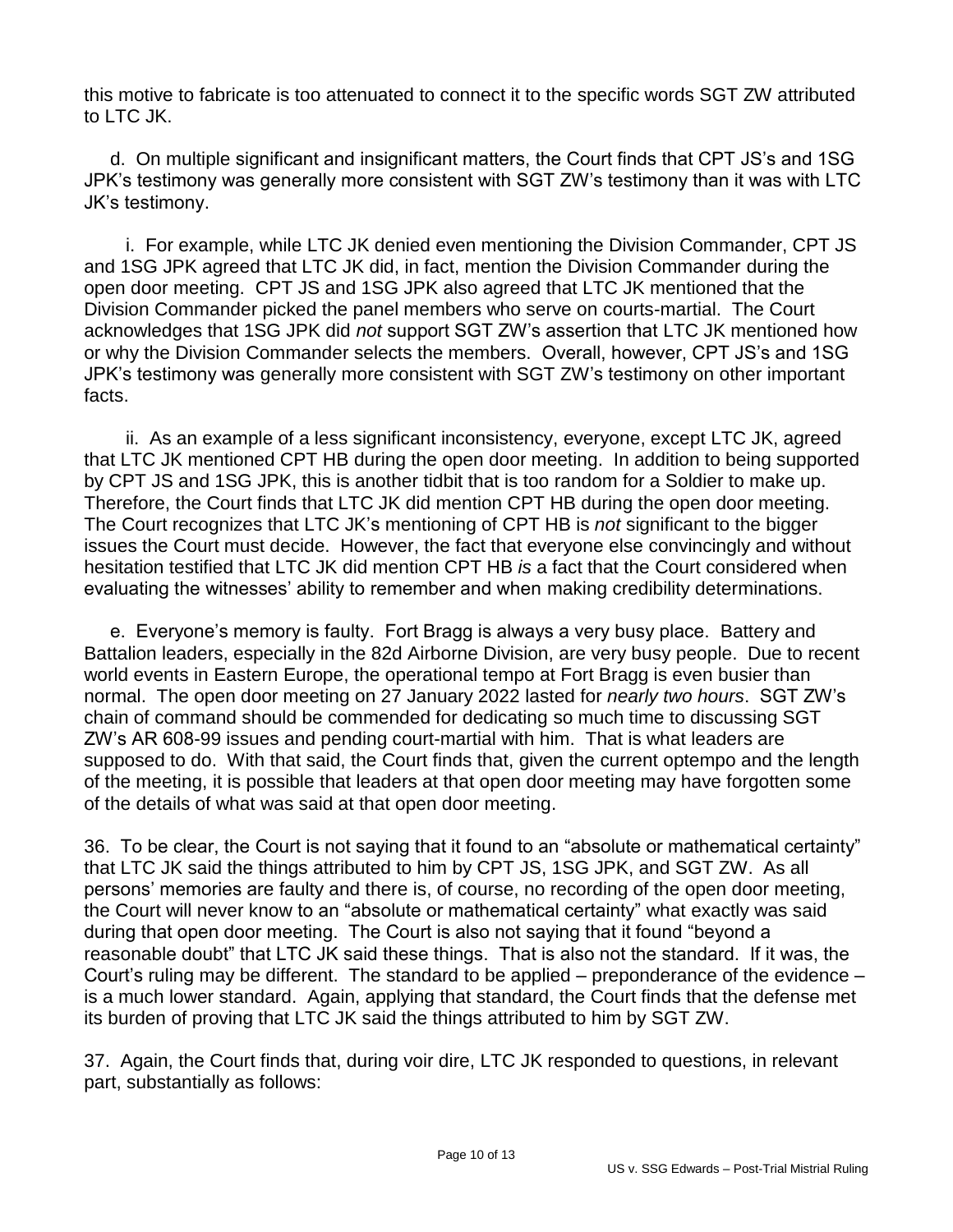Q: Does anyone personally know [Major] General [CD]?

A: [LTC JK answered in the negative].

Q: Is anyone rated by [Major] General [CD]?

A: [LTC answered in the affirmative, later explaining that MG CD was his senior rater].

 Q: Have you ever discussed military justice matters with MG CD? A: No.

 Q: Has MG CD ever expressed or shared his opinions on military justice issues? A: No.

 Q: Do you think MG CD wants you to vote a specific way during deliberations? A: No.

 Q: Knowing that [MG CD] referred this case to court-martial, and knowing that he picked you to serve on this panel, does that create any perception in your mind of how you think he may want you to vote?

A: No.

 Q: Regarding [MG CD], are you aware that he's the general that actually sent this case to a court-martial?

A: I am now that you mentioned it.

 Q: Are you aware that he picks all of the panel members to serve on the panel such as yourself, sir?

A: I understand that he approves the list of panel members, yes.

 Q: Imagine he goes down a list, and he sees [LTC JK], and he says "I want [LTC JK] on this panel," okay? Knowing that and knowing the fact that he's the one that sent this to a courtmartial, does that create any kind of perception on how he may want you to vote on this case? A: No.

38. The words used by LTC JK during the open door meeting, especially the more troublesome words, contradict the responses given by LTC JK during voir dire. The Court could attempt to use a "legal scalpel" to attempt to separate and differentiate the answers during voir dire and the comments during the open door meeting. The Court finds that such a legal surgery would be tortured. Instead the Court chooses to use its own common sense, knowledge of the ways of the world, and conscience when comparing the voir dire responses and the open door meeting comments. When doing so, the Court finds it impossible to reconcile (1) an understanding that all panel members must be fair and impartial and give no consideration to what result the convening authority may want, and (2) a statement that the convening authority picked a member because he or she is "effective" and "gets the job done."

## *Would a correct response have provided a valid basis for a challenge for cause?*

39. For the first question, the court was required to carefully study the testimony, evaluate consistencies and inconsistencies, and make credibility determinations. Answering the first question was difficult. Given the answer to the first question, answering the second question was not difficult.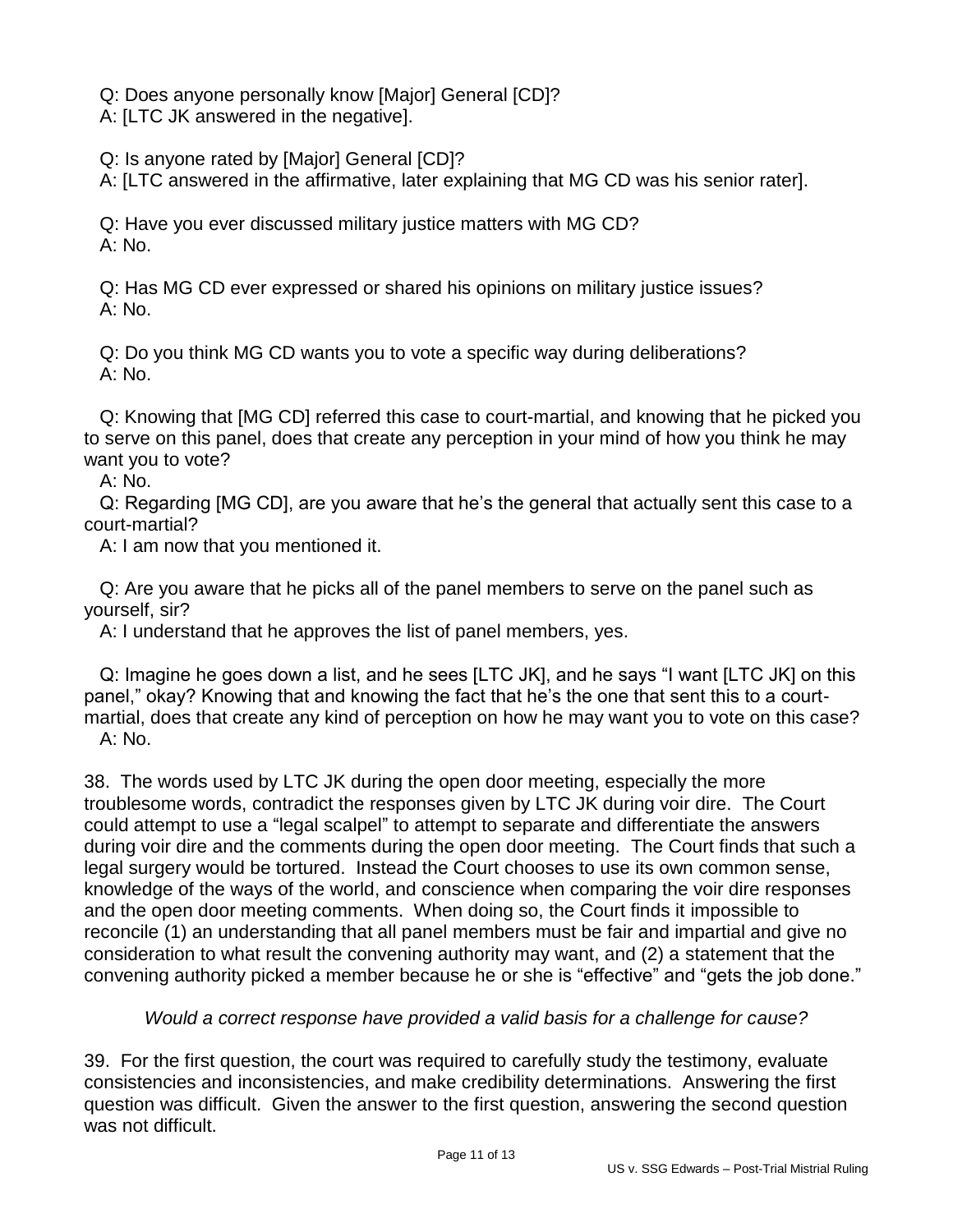40. A correct response would have provided a basis for a challenge for cause. The Court has zero doubt that if LTC JK said during voir dire, "I believe that the Convening Authority selects panel members based on their effectiveness and he chooses us because we'll get the job done" or words to that effect, then the Court would have granted a challenge for cause. This is especially true in light of the Supreme Court's "mandate" that trial judges "liberally grant" defense challenges for cause.

*Is a declaration of a mistrial the appropriate remedy?*

41. Again, the significance of the right to a fair and impartial jury cannot be overstated. As one of the principal architects of our democracy, John Adams, in 1774, wrote:

*Representative government and trial by jury are the heart and lungs of liberty.*

In agreement with his political rival, Thomas Jefferson, in 1788, wrote:

*I consider trial by jury as the only anchor ever yet imagined by man, by which government can be held to the principles of its Constitution.* 

Years later, in 1801, our third President eloquently elaborated as follows:

*The wisdom of our sages and the blood of our heroes has been devoted to the attainment of trial by jury. It should be the creed of our political faith.*

It is against this historical backdrop that the Court analyzes the appropriateness of the Defense's requested remedy of a mistrial.

42. This Court understands that the "power to grant a mistrial should be used with great caution, under urgent circumstances, and for plain and obvious reasons." R.C.M. 915(a), Discussion. "A military judge has discretion to 'declare a mistrial when such action is manifestly necessary in the interest of justice because of circumstances arising during the proceedings which cast substantial doubt upon the fairness of the proceedings.'" Coleman, 72 M.J. at 186 (quoting R.C.M. 915(a)). "Due process does not require a new trial every time a juror has been placed in a potentially compromising situation." Smith, 455 U.S. at 217.

43. The Court of Appeals for the Armed Forces held in Commisso that a military judge abuses his or her discretion when that judge denies a motion for a post-trial mistrial if, had the member answered material questions honestly at voir dire, defense counsel would have had a valid basis to challenge that member for cause. Commisso, 76 M.J. at 322. A question is "material" if it has "some logical connection with the consequential facts" of the case, or is "[o]f such a nature that knowledge of the item would affect a person's decision-making." Albaaj, 65 M.J. at 170. Plus, a member must demonstrate "complete candor" when answering voir dire questions. Commisso, 76 M.J. at 322. The test for member honesty, dishonesty, and candor is not whether the panel member was willfully malicious or intended to deceive – it is whether the member gave objectively correct answers. Id.

44. For the above-outlined reasons, this Court has already determined that (1) a member was not completely candid when responding to an obviously material question, and (2) if the